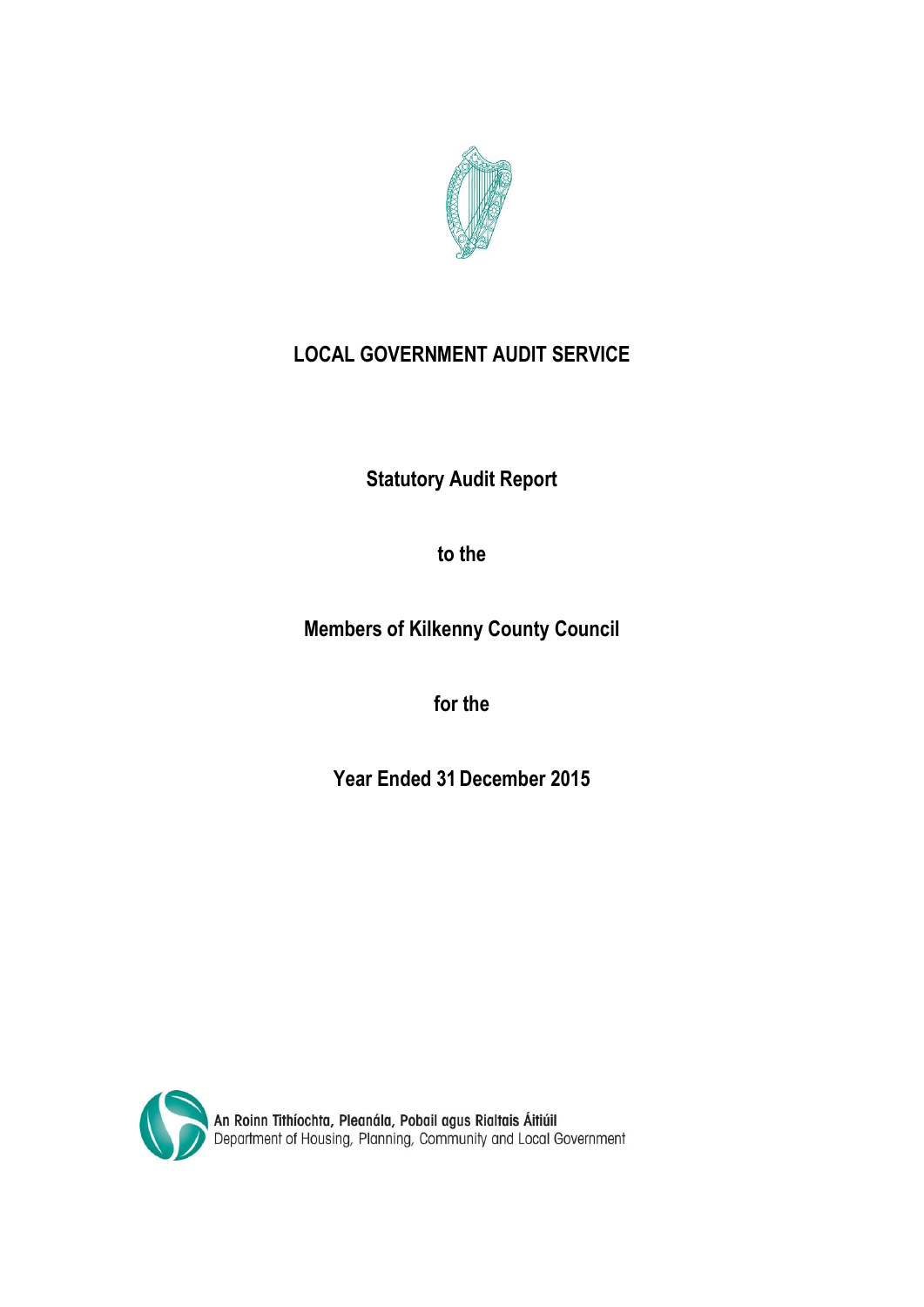# **CONTENTS**

# **Paragraph**

| Introduction                                            | 1              |
|---------------------------------------------------------|----------------|
| <b>Financial Standing</b>                               | $\overline{2}$ |
| <b>Income Collection</b>                                | 3              |
| Capital Account                                         | 4              |
| Kilkenny Central Access Scheme                          | 5              |
| Abbey Creative Quarter                                  | 6              |
| Transfer of Water and Sewerage functions to Irish Water | 7              |
| Purchasing and Procurement procedures                   | 8              |
| Interest in companies associated with the Council       | 9              |
| Governance                                              | 10             |
| Payroll - Acting up allowances                          | 11             |
| Acknowledgement                                         | 12             |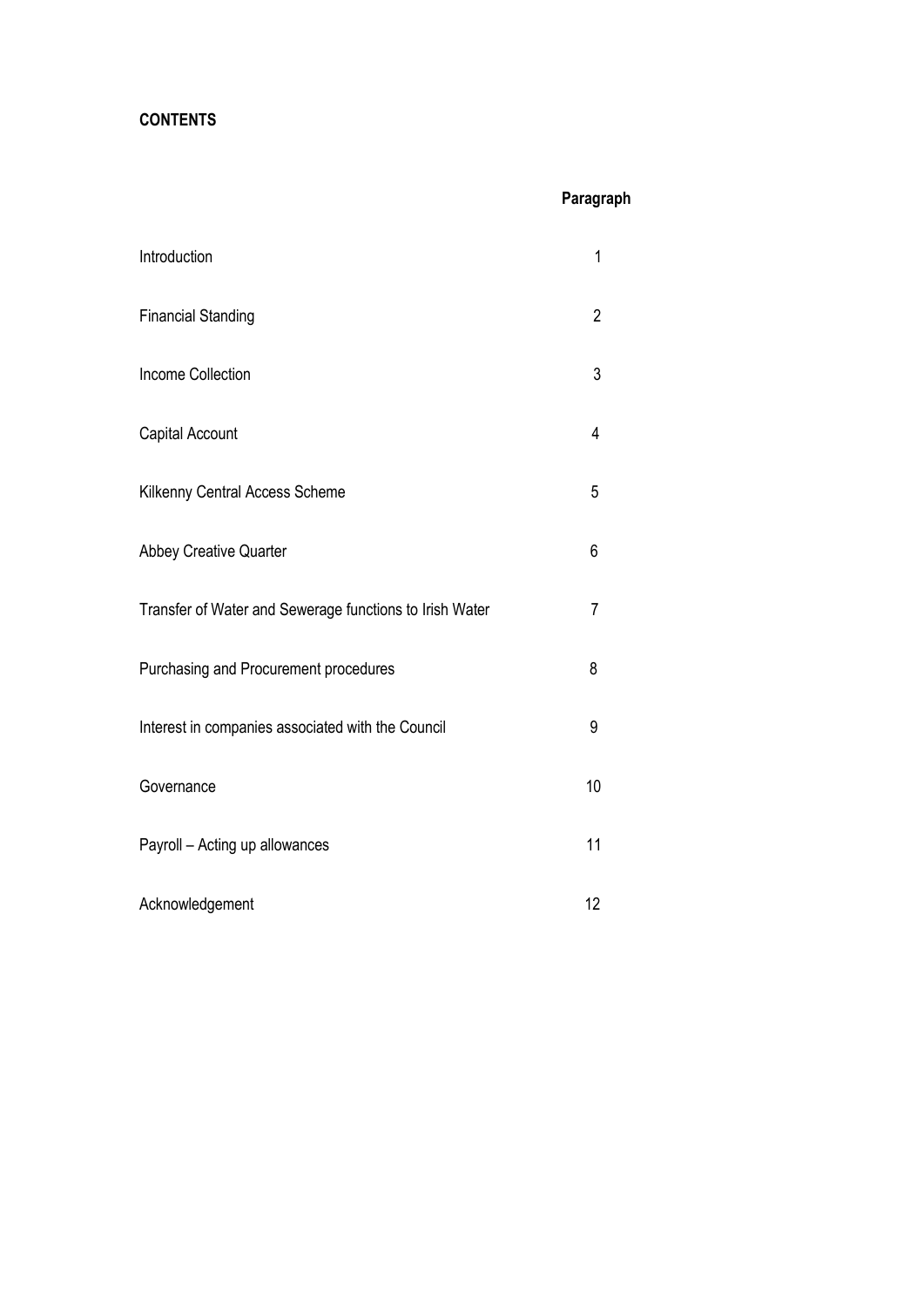# **AUDITOR'S REPORT TO THE MEMBERS OF KILKENNY COUNTY COUNCIL**

# **1 Introduction**

**1.1** I have audited the Annual Financial Statement (AFS) of Kilkenny County Council (the Council) for the year ended 31 December 2015, which comprises the Statement of Accounting Policies, Statement of Comprehensive Income, Statement of Financial Position, Statement of Funds Flow and Notes on and forming part of the Accounts. The financial reporting framework that has been applied in its preparation is the Code of Practice and Accounting Regulations for Local Authorities, as prescribed by the Minister for the Environment, Community and Local **Government** 

My main statutory responsibility, following the completion of the audit work, is to express my independent audit opinion on the AFS of the Council, as to whether it presents fairly the financial position at 31 December 2015 and its income and expenditure. My audit opinion, which is unmodified, is stated on page 4 of the AFS.

The Council is by law, responsible for the maintenance of all accounting records including the preparation of the AFS. It is my responsibility, based on my audit, to form an independent opinion on this statement and to report my opinion. I conducted my audit in accordance with the Code of Audit Practice.

An audit includes examination, on a test basis, of evidence relevant to the amounts and disclosures in the AFS. It also includes an assessment of the significant estimates and judgements made by the Council's management in the preparation of the AFS, and of whether the accounting policies are appropriate to the Council's circumstances, consistently applied and adequately disclosed.

I planned and performed my audit so as to obtain all the information and explanations, which I considered necessary to provide sufficient evidence to give reasonable assurance that the financial statement is free from material misstatement, whether caused by fraud or error.

**1.2** This report is prepared in accordance with Section 120(1) (c) of the Local Government Act, 2001 and should be read in conjunction with the audited AFS.

# **2. Financial Standing**

2.1 Statement of Comprehensive Income (Income and Expenditure Account)

The Council recorded a surplus of €50,157 for the year ended 31 December 2015 which reduced the accumulated deficit to just €18,233 at that date.

The members, at the Council meeting held in April 2016, approved (by resolution in accordance with section 104(2) of the Local Government Act, 2001) the expenditure incurred in 2015 that was in excess of the adopted budget for the year.

- 2.2 Statement of Financial Position (Balance Sheet)
- 2.2.1 Fixed Assets

I have highlighted, at previous audits, the inadequacies of the property and land registers and I have again noted that these registers remain incomplete. It is imperative that this work be completed without further delay so that all land and property in the beneficial ownership of the Council are both safeguarded and adequately insured. Regular reviews of the property register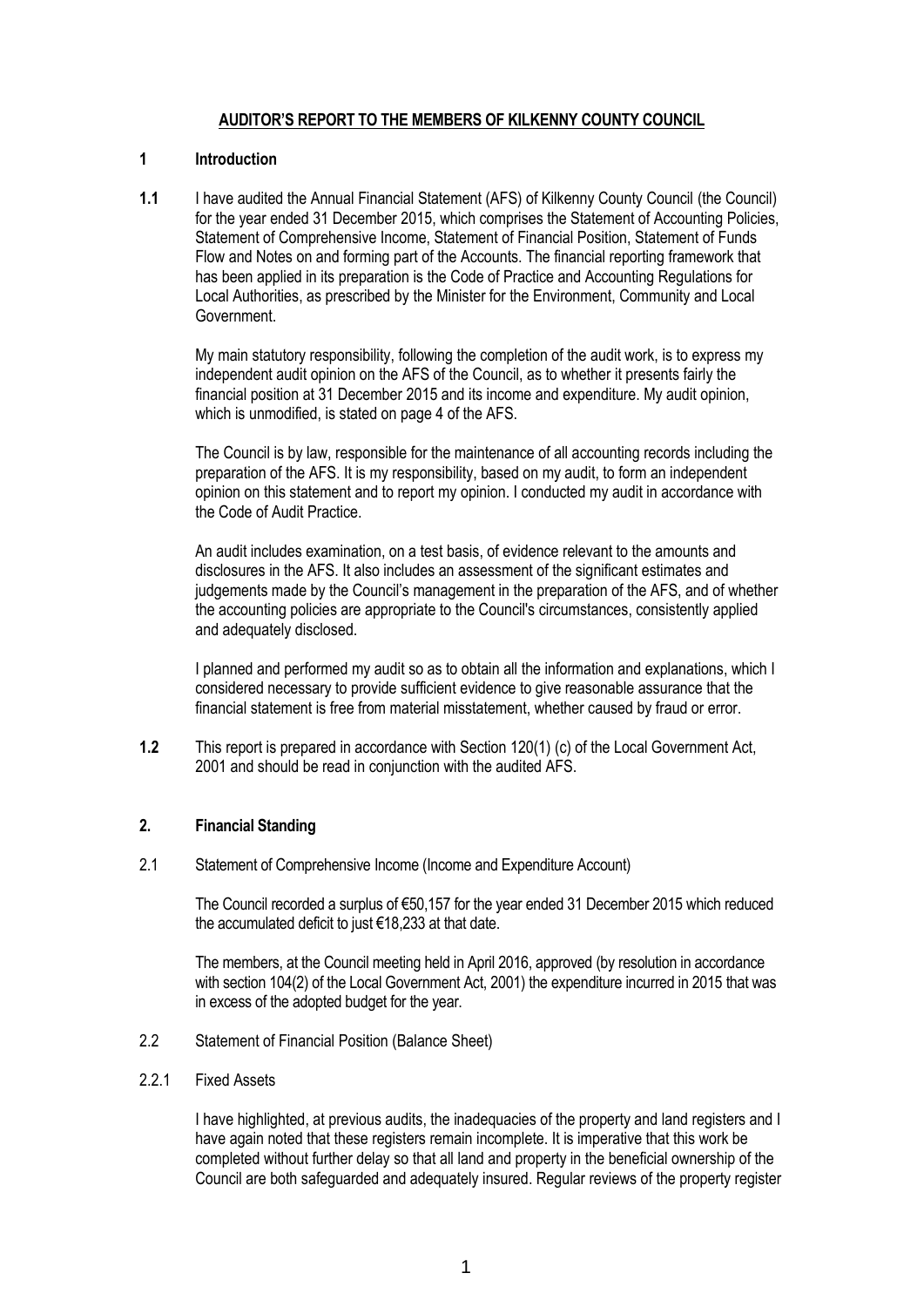need to be implemented as a formal internal control mechanism to ensure that all income derived from the renting and leasing of property is properly recorded in the Council's financial management system.

It is a requirement of the accounting code of practice for local authorities to maintain these registers.

# **Chief Executive's Response**

Work is continuing on the Property Register. The Property Registration Authority database has been acquired and mapped on to the Council's GIS mapping system, allowing Council registered property to be identified by geographical location. The process of updating the register is very time consuming and will take time and resources to complete.

# 2.2.2 Work in progress

Accumulated expenditure on the work in progress and preliminary expenses account amounted to €12.6m at 31 December 2015 of which €7.4m refers to the costs incurred on the site acquired some time ago for the purpose of re-locating the county library. The revenue account in 2015 contributed €260k towards funding the deficit arising on acquisition which was subsequently reduced to €308k at the 31 December 2015. I understand the future use of the site is currently being considered by management.

# **Chief Executive's Response**

The outstanding balance on this site will be cleared by the end of 2016.

# 2.2.3 Development Contributions

Included in debtors as at 31 December 2015 was €6.8m (2014 €7.6m) in respect of amounts owing on development contributions all of which was classified as a current debt in the accounts (note 5 to the AFS).

A provision for bad debts of €6m (representing 87% of the total debt book) has been estimated and is included in the overall 2015 year end provision of €9.8m.

I am not satisfied with the adequacy of the financial records being maintained in respect of special development contributions that were paid to the Council in previous years under the provisions of the relevant Planning Acts. An accurate and comprehensive database regularly maintained and updated is required to ensure that decisions can be made, on a timely basis, on the amounts that maybe required to be repaid to planning applicants. This is currently not in place and consequently the full extent of the amounts that may need to be refunded is not yet known. While I note that some refunds have been made by the Council during 2016, it is important that the current review of the files is completed without further delay to ensure that any interest penalties that may arise are minimised.

I have also advised management that the database used to record the financial information in respect of Part V contributions needs to be improved to ensure that the amounts recorded are both accurate and up to date.

I will review progress made in this area at the next audit.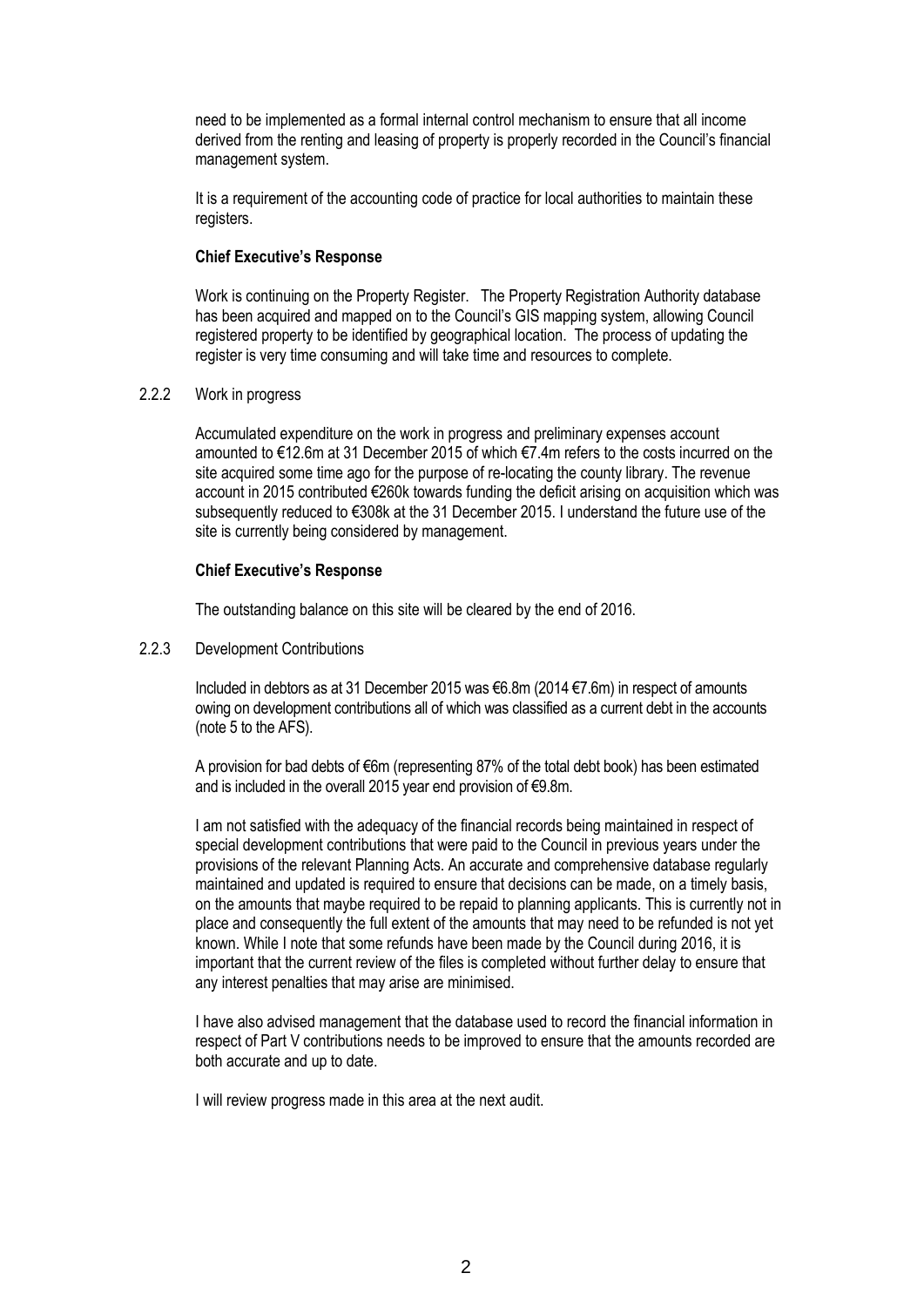# **Chief Executive's Response**

A full review of outstanding development contributions is being carried out. Not all of the outstanding development contributions invoiced are actually payable as a number of developments did not proceed. All outstanding balances that are payable are being pursued.

The database on special development contributions is also being reviewed. Work will be undertaken in 2016 on the Part V Database.

# **3 Income Collection - summary of the major revenue collections**

A summary of the collection performances showing the 31 December arrears position in respect of the main income categories with the comparative figures for the previous year are as follows;

|                           | 2015    |         | 2014    |         |
|---------------------------|---------|---------|---------|---------|
|                           | Arrears |         | Arrears |         |
|                           | €m      | % Yield | €m      | % Yield |
|                           | 1.41    | 92      | 2.01    | 89      |
| Rates                     |         |         |         |         |
| Housing Rents & Annuities | 0.59    | 92      | 0.63    | 92      |
| <b>Housing Loans</b>      | 0.57    | 82      | 0.71    | 77      |

There was further improvements recorded in respect of the 2015 collection levels that resulted in arrears as outlined above reducing to €2.57m at 31 December 2015 (2014 €3.35m).

The dedicated arrears collection unit, located within the central finance directorate continues to make a good contribution to this increase in collection levels across all of the main income categories. It is important that the level of resources currently available to the unit is maintained.

While the arrears at year-end remain significant, it is commendable that the 2015 percentage yields on all three of the above categories of income were significantly higher than the 2014 local authority national average returns.

# **Chief Executive's Response**

Efforts are continuing on cash collection in all areas.

# **4. Capital Account**

The capital account recorded a credit balance on the account of €4m at 31 December 2015 which represented a further decline of €5m on the previous year.

Despite the overall credit balance on the account, there remained some large deficits on individual schemes that require funding as follows:

- Refurbishment costs on the Kilkenny city parade €5.7m
- Watershed leisure complex €2.7m

The 2015 revenue account contributed €478k and €283k respectively towards reducing the deficits on the above schemes.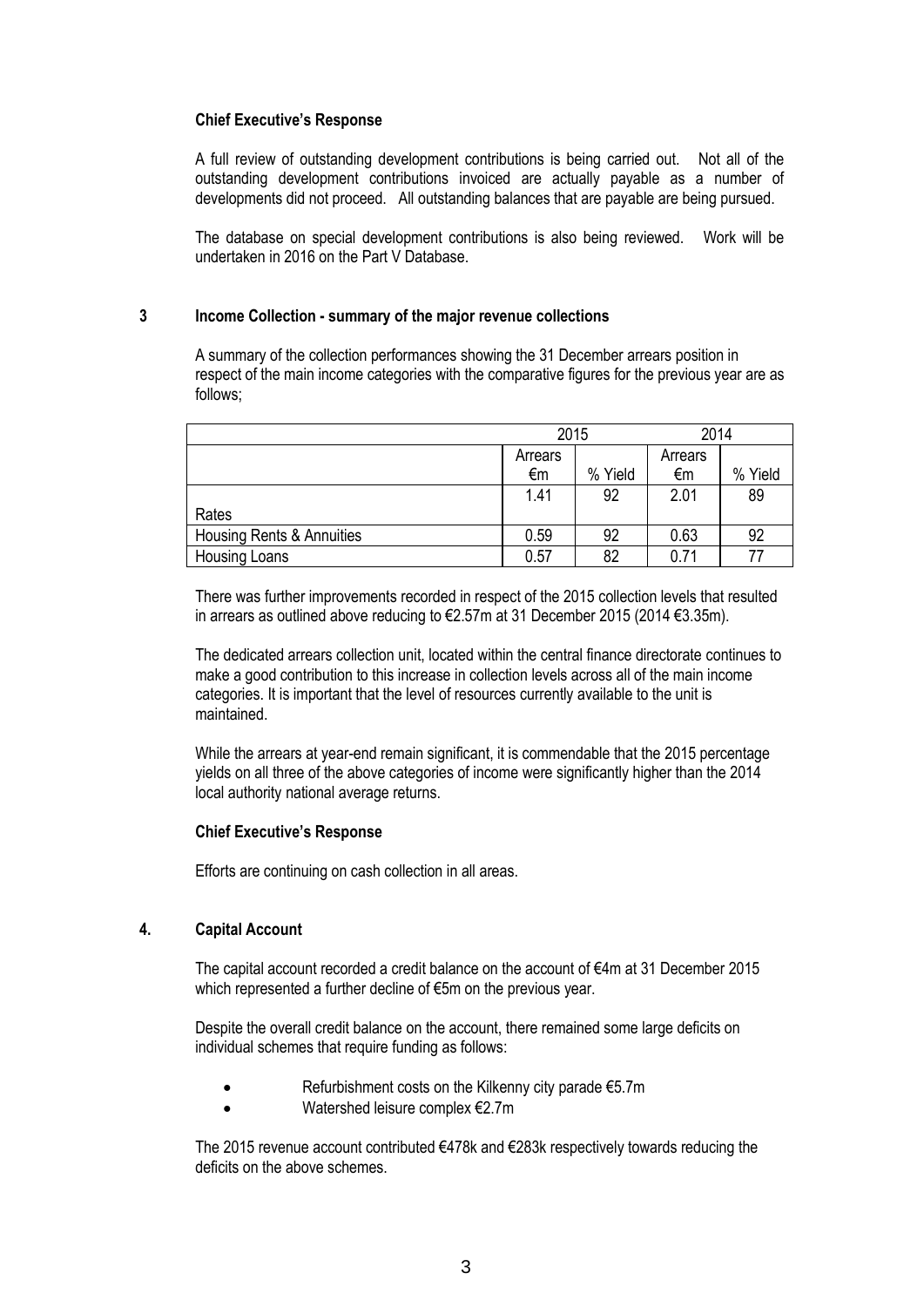The deficit arising on the leisure complex increased significantly during 2015 following the Council's funding of its subsidiary company's settlement of the final account agreement with the main construction contractor (see paragraph 9.1).

#### **Chief Executive's Response**

The capital commitments on completed projects are being reduced each year as resources are allocated in the annual budget process. A loan application is currently being prepared and includes funding for the balance on The Watershed leisure complex.

# **5. Kilkenny Central Access Scheme**

The scheme provides for the construction of a new central access street and the construction of a bridge across the river Nore for the purpose of easing traffic congestion in the city.

I have reported on this scheme in my previous reports in which I highlighted some contractual and procurement matters arising particularly in respect of the retention of the main consultant engineers to the scheme.

The main contract for the construction of the bridge was awarded in 2014 following the completion of a competitive procurement process. As previously reported delays in construction works were encountered in the early stages which have contributed to increased costs that were adjudicated upon by an independent conciliator as provided for under the terms of the contract and which were agreed by both parties.

I note that the total payments made to the main consultant engineers to the scheme currently (as at date of report) total  $\epsilon$ 1.05m and are approximately double the amount provided for in the 2012 contractual agreement between the Council and the consultant firm. Included in the amounts paid to date are fees of €0.4m in respect of archaeological services undertaken by a third party that were invoiced by the firm to the Council. I have been advised that this level of fees is the result of the significant additional archaeological works that were required to be undertaken in order to comply with the Ministerial Direction imposed on the Council by the Department of Arts, Heritage and the Gaeltacht under section 14A (2) National Monuments Acts 1930-2004. As previously stated in my 2013 audit report, the costs associated with this element of the scheme were not put out to tender.

The scheme recorded a deficit balance of €1m approximately at 31 December 2015 after allocating development contributions of €400k and a further revenue contribution of €400k in the year.

The revised total budget scheme costs are currently estimated by management at  $€16.7m$ which is based on the known expenditure identified to date. The remaining costs to complete the scheme are expected to be funded from a combination of additional development contributions (€2.1m), future revenue contributions (€2.4m) with a loan facility required to fund the remainder (currently estimated at  $E$ 2.7m).

# **Chief Executive's Response**

The Central Access Scheme is expected to be completed by the end of 2016 and open for use in early 2017.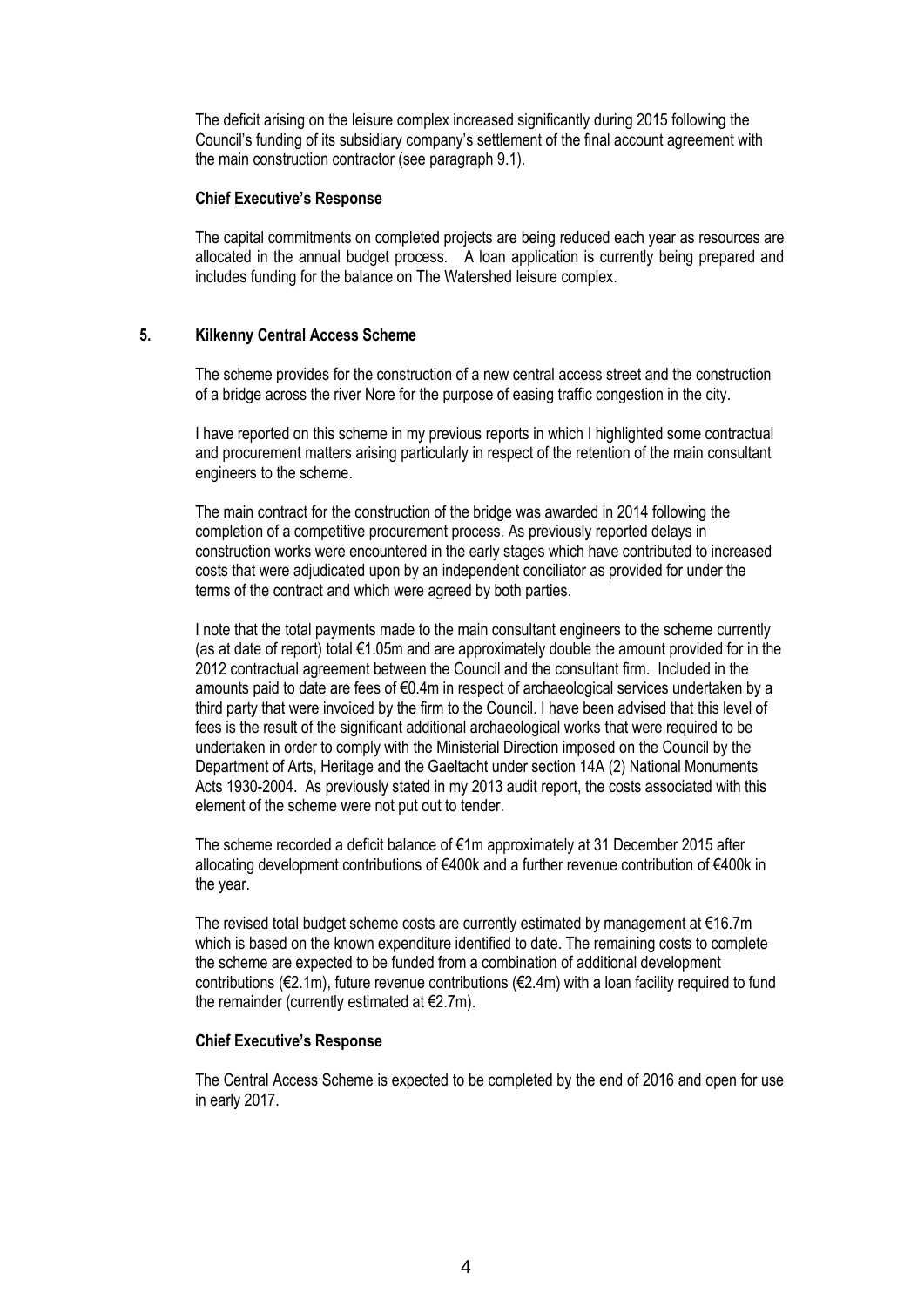# **6. Abbey Creative Quarter**

The Council entered into a contractual arrangement with Diageo Plc in July 2014 to acquire the former brewery site in Kilkenny for €2.1m following agreement in 2012, by both the Council and the former Kilkenny Borough Council, to acquire the 10.6 acres. The site is expected to be handed over to the Council later this year following the completion of demolition works undertaken by Diageo as provided for in the purchase agreement.

Following public consultation a master plan for the development of the site has now been finalised. The current plans include the transfer of a portion of the site into a public limited partnership (yet to be formally established) which will be responsible for its future development in accordance with the adopted planning framework. The new partnership is to be jointly owned by the Council and the National Treasury Management Agency (NTMA). The partnership's equity is expected to be contributed in equal share by both parties with the land transfer representing the Council's 50% share and a cash injection of equal value to the land representing the NTMA's share which is to be sourced from the Ireland Strategic Investment Fund (ISIF).

I have been advised that the costs incurred by the Council prior to incorporation of the partnership which were funded from a combination of development contributions, revenue account transfers and a contribution received from Diageo Plc) will not form part of the new entity's financial records.

The financial accounts of the partnership will be audited by a private audit firm. Consequently, as this strategic development is anticipated to require significant financial funding, staff resources, contractual and legal obligations, I have requested the Chief Executive to ensure that I, as the Council's Local Government Auditor will have access to all appropriate information and documentation considered necessary to complete the audit of the annual financial statements of the Council.

# **Chief Executive's Response**

The business of the Partnership will be overseen by a Board of Directors with representatives from the Council and the NTMA. The Partnership agreement provides that regular reports will be provided to the Partners.

The Council will provide appropriate information and documentation necessary to complete the annual audit of the Council by the Local Government Audit Service.

# **7. Transfer of Water and Sewerage functions to Irish Water**

The Council continues to deliver services on behalf of the utility company, Irish Water under a service level agreement. The current position with regard to the Council's obligations to the company is set out below:

Of the 162 registered assets identified for transfer, some 69 individual parcels of land and property having been completed to date. I have been advised that a further 5 assets are currently ready for transfer.

Further work is still required to facilitate the transfer of the remainder of the assets to the utility company. Of these, I note that subdivisions are still required on some 21 identified assets while there is no determination yet made on 49 separate water related assets. In compliance with national protocols, the book value of the entire water services related assets were removed from the Council's fixed assets as disclosed in the 2014 AFS.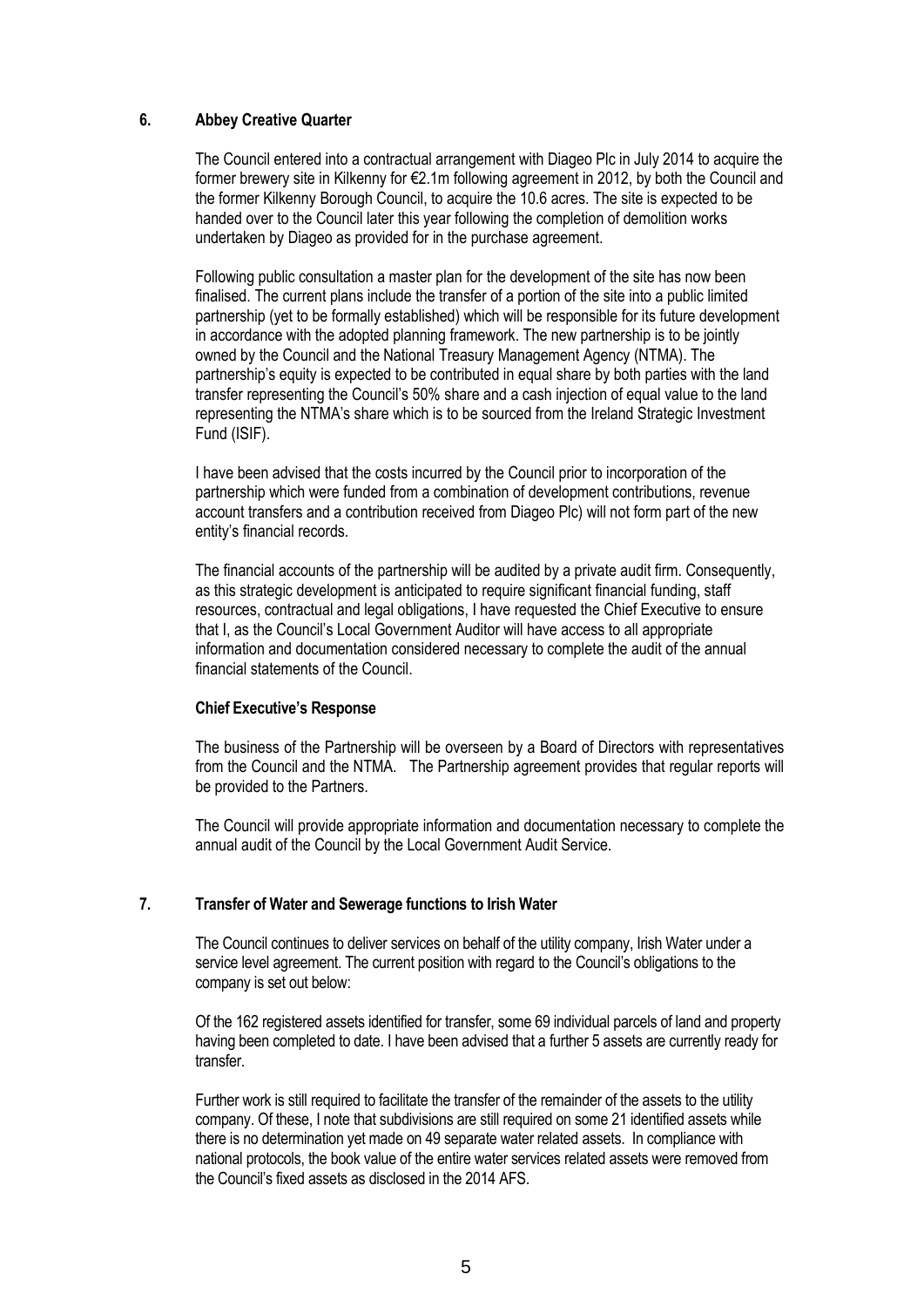# **Chief Executive's Response**

Work is ongoing with Irish Water to complete the transfer of the relevant assets.

# **8. Purchasing and procurement procedures**

# 8.1 Purchasing and invoice payments

I have highlighted weaknesses to management at previous audits with regard to the manner in which invoices and related payments are processed by the Council.

This area was again examined during the current audit with the scope of the review concentrating on invoices raised after the date of my previous audit. The Council's own procedures, that require the raising of purchase orders to enable the recording of the commitment in Agresso, the Council's financial management system (FMS), were again extensively breached. I noted that goods and services ordered by the Council were often received before the relevant commitment was entered on the FMS. However, I did note some improvement in 2016 particularly within the transportation directorate.

Widespread non-compliance in this area impacts on the accuracy and relevance of the budgetary and financial reports that are issued regularly to both senior management and to the Council.

Some of the weaknesses identified were systemic in nature and I have again written to senior management expressing my concerns with regard to the lack of controls in this area. I have also recommended to management that consideration be given to establishing an adequately resourced centralised invoice processing section.

# **Chief Executive's Response**

The FMS is currently being upgraded as part of a national upgrade. This upgrade includes significant changes to the way purchase orders and supplier invoices will be processed. All records will have to be entered onto the FMS prior to delivery of the goods/services. A centralised invoice processing section within the Council is also being considered.

# 8.2 Procurement

As previously reported the dedicated procurement unit continues to make a good contribution to improving compliance levels and knowledge of procurement regulations throughout the organisation. I have again noted some improved compliance in this area during 2015.

However, there continue to be areas that remain non-compliant with the regulations. In particular, I noted that non-capital related contracts for goods and services by the housing directorate, totalling approximately €1m, were not procured in accordance with the national guidelines and regulations.

As a public organisation, the Council (including all of its subsidiary companies) is required to comply, in all respects, with both the national and EU procurement regulations and directives.

There is an overdue need within the housing directorate to improve standards in this vital area of public governance.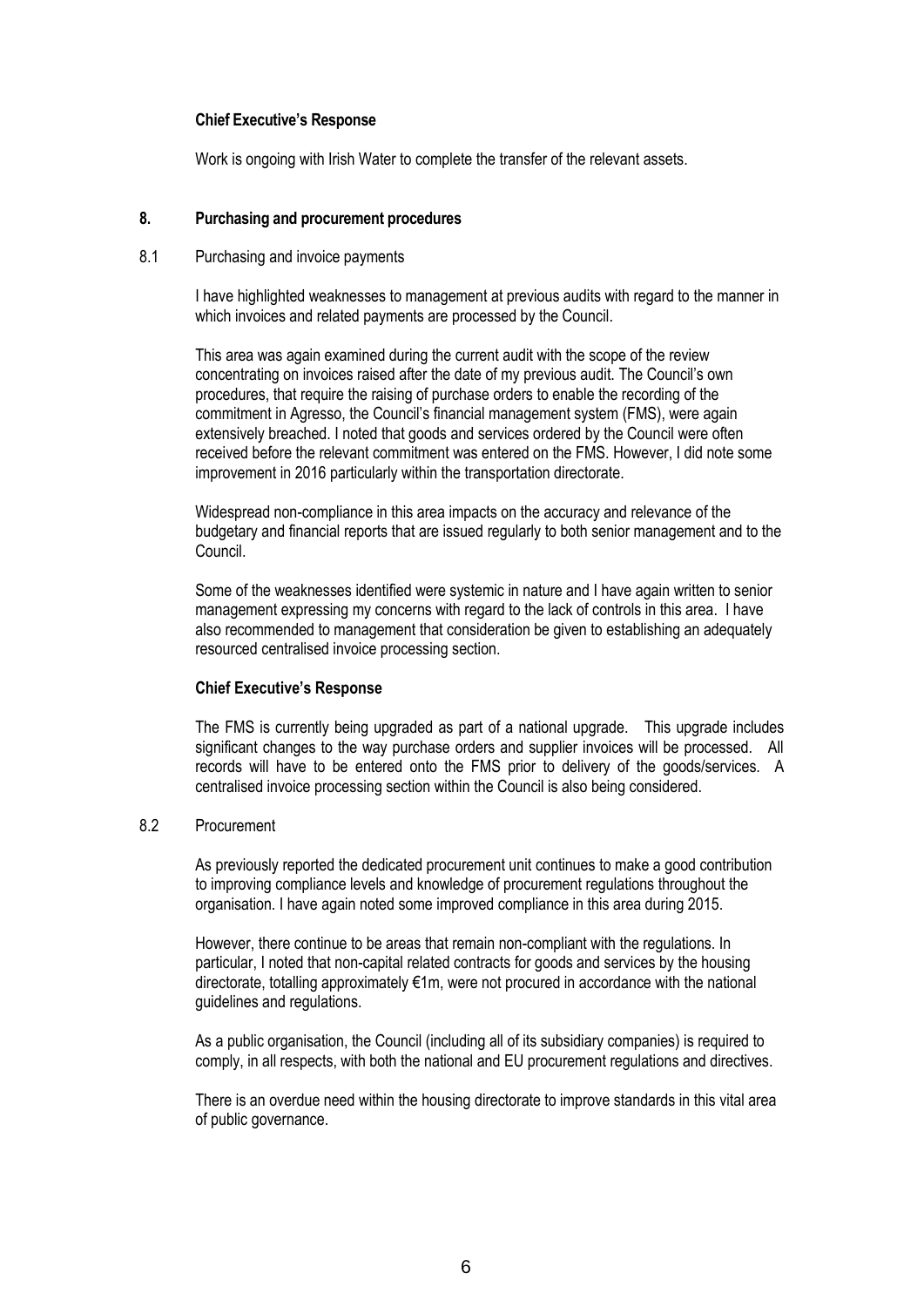#### **Chief Executive's Response**

The procurement of the remaining non-capital related contracts in housing will be addressed in 2016.

#### **9. Interest in companies associated with the Council**

The Council has an interest in a number of companies, the details of which are disclosed at Appendix 8 of the AFS.

# 9.1 Kilkenny Local Authorities Leisure Complex Limited

This company oversees the day-to-day management of the Watershed Leisure Centre and was jointly owned by the Council and the Borough Council. Following the dissolution of the Borough Council in 2014, Kilkenny County Council is now the sole owner of the company.

The company's audited accounts for the year ended 31 December 2015 recorded an operating loss of €115k (2014 operating profit of €107k) before depreciation and exceptional items. After adjusting for depreciation and exceptional items the company recorded a net loss for the year of €1.1m.

The Council's interest in the company is disclosed at note 3 to the AFS calculated at a value of €6.8m (2014 (€0.3m)). The significant increase in the year takes into account the adjustment made to the company's net assets valuation following the reversal of the impairment in the value of the company's land and buildings that was carried out in 2012.

I note that the company's auditors included an emphasis of matter paragraph in their audit opinion (issued without modification). The auditors drew attention to note 3 to the AFS which stated that even though the company did report a loss for the financial year that it was appropriate for the accounts to be prepared on a going concern basis. This note outlined that the company has the support of its principal shareholder (i.e. the Council) and that should it experience any operating difficulties it will be assisted by the Council. The auditors stated in their audit opinion that these conditions indicate the existence of an uncertainty which may cast a doubt about the company's ability to continue as a going concern.

The final account on the construction of the leisure centre was settled in 2015 with an amount of over €2m being paid by the company that was funded by the Council. As noted above (paragraph 4), this payment to the company has been charged to the Council's capital account which has resulted in increasing the deficit on the account that will require funding.

I note that gym equipment with a cost of €95k (amounting to €29k net of grants received) required by the company was paid for, in 2015, by the Council. I have advised management of both the Council and the company that all financial transactions directly relating to the company's operations should be fully accounted for in the company's annual accounts.

I met with company management again during the course of this audit and I remain satisfied that determined efforts continue to be made to improve on the current trading performance levels.

# **Chief Executive's Response**

The funding for the final account payment will be included in the loan application which is currently being prepared.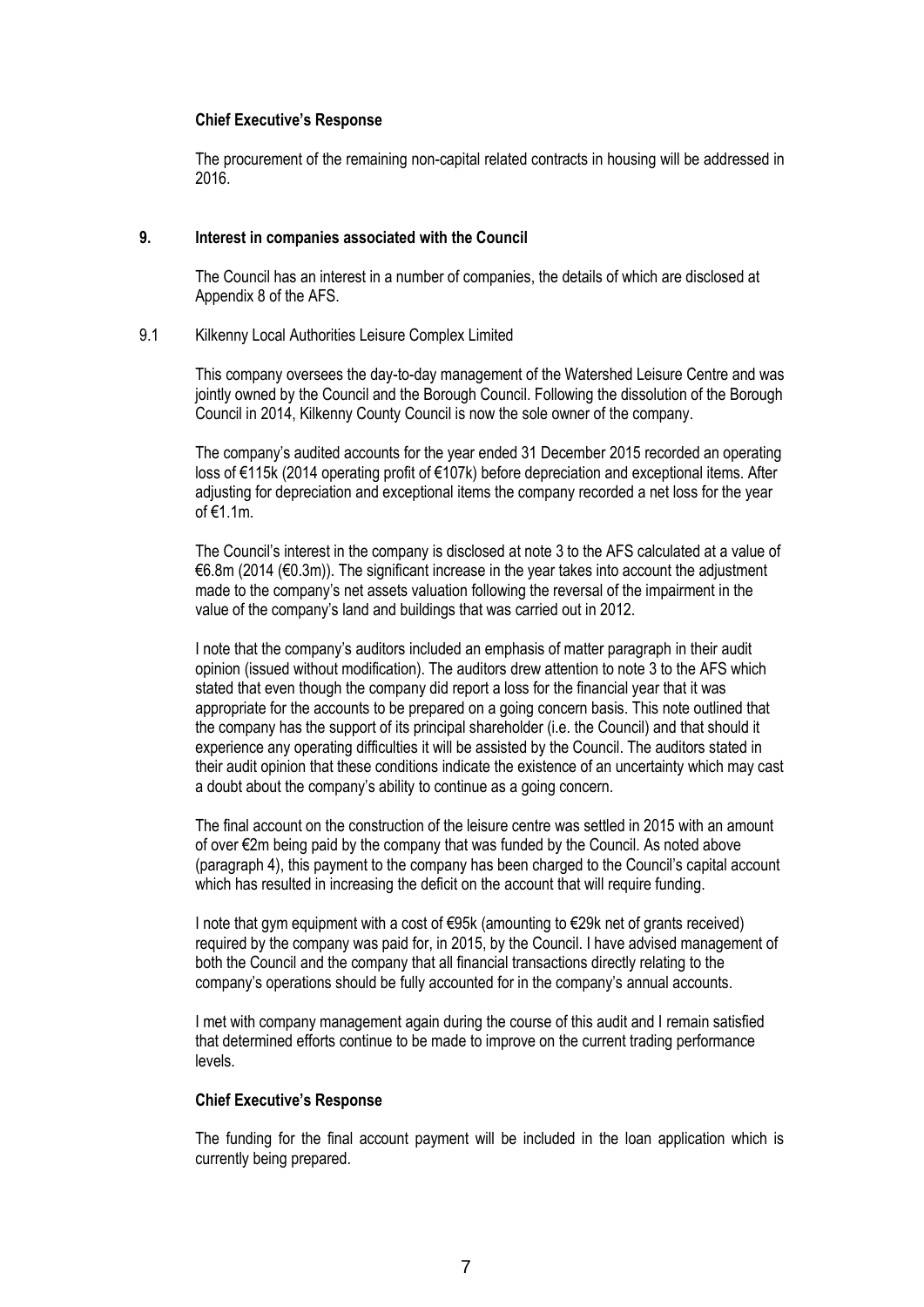The grant application for the gym equipment was made by the Council. In order to comply with the conditions of the grant application the supplier invoice had to be addressed to the Council.

# 9.2 The Watergate Theatre Company Limited

This company oversees the day-to-day management of the Watergate Theatre. It is a company limited by guarantee and not having a share capital. .

The company's audited accounts for the year ended 31 December 2015 recorded a surplus for the year of €272k after exceptional items of €297k thereby reducing the accumulated losses at that date to €98k. The negative value of members' funds at the balance sheet date was €65k.

The exceptional income item in the year referred to the write off of a debt owed to the Council in the amount of €297k. This debt had accumulated in previous years and referred in the main to payments made by the Council on behalf of the company in respect of its payroll costs.

I have recommended that management request the audit firms responsible for the audits of all companies associated with the Council to ensure that the respective financial statements are completed by the time the Council is required to have its draft AFS prepared.

#### **Chief Executive's Response**

Good progress has been made in 2016 with the early completion of the 2015 accounts of the companies associated with the Council. The board of each company will be informed of the deadline regarding completion of the annual accounts.

# **10. Governance**

Corporate governance comprises the systems and procedures by which enterprises are directed and controlled. The Chief Executive, her management team and the elected members all have a role in ensuring that there are sound systems of financial management and internal control in place.

#### 10.1 Risk management

An effective risk management framework provides the executive management and the Council members with assurances that major organisational risks are identified and appropriately managed.

I note that while some of the individual sectional registers have been adequately updated others have not. It is imperative that all risk registers should be regularly reviewed and updated to ensure that all major risks are identified and any adverse impacts are minimised. I note that the Institute of Public Administration has been appointed to assist in improving procedures in this area which I view as a welcome development.

#### **Chief Executive's Response**

The Risk Registers are currently being updated and once complete will be reviewed on a regular basis.